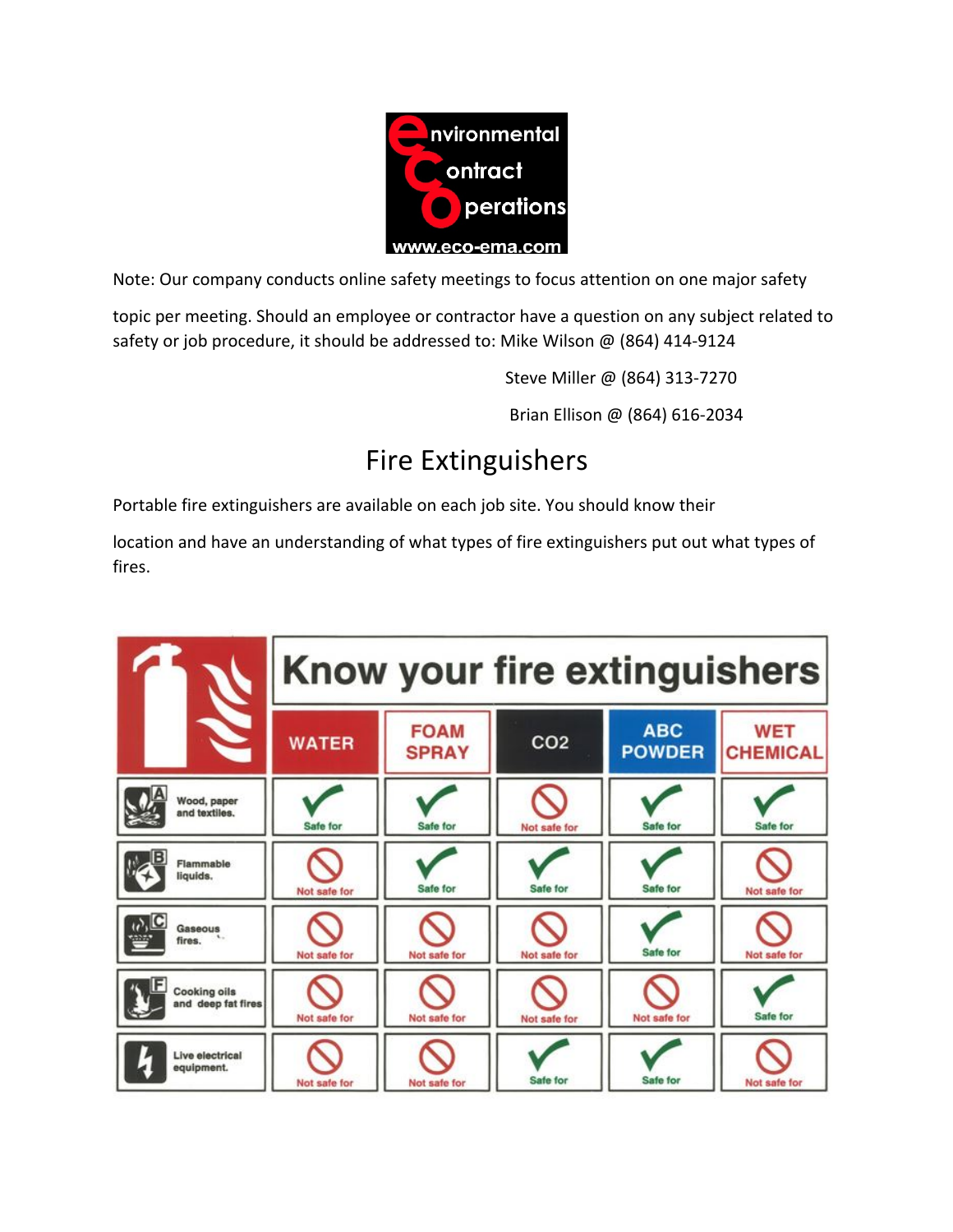You should know how to operate each type of fire extinguisher on the job site before it may be needed. Instructions for proper use are printed on the extinguishers and should you have any questions, ask your supervisor.



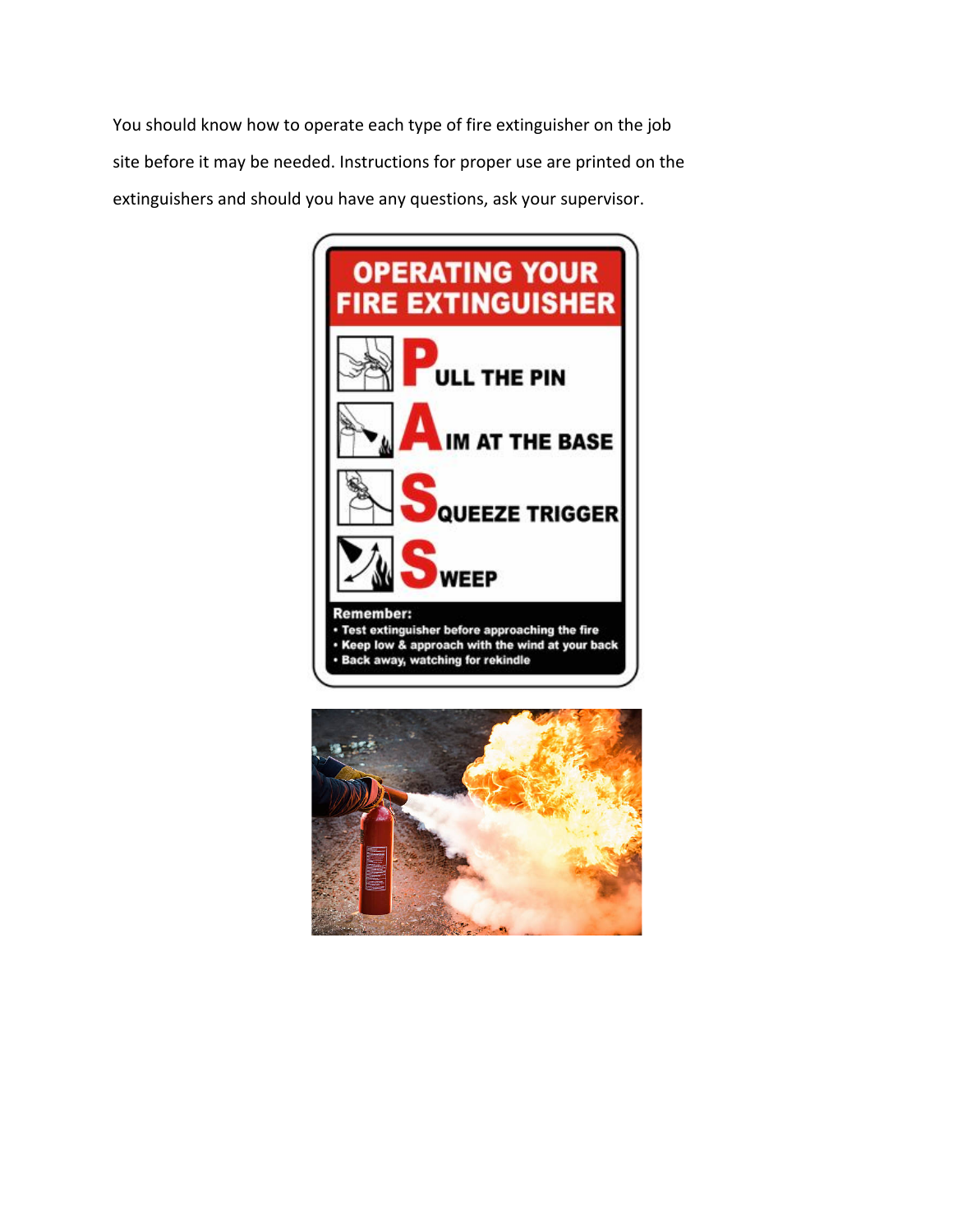Fire extinguishers will be serviced and certified by qualified personnel at least annually.



All fire extinguishers are identified by type of fire they will put out as noted below:

Types of Fire:

**Class A:** (Extinguisher has an "A" on a green triangle.)

Example: Wood, Paper, and Cloth.

Location: Within 75' of employees.

**Class B:** (Extinguisher has a "B" on a red square.)

Example: Combustible liquids, greases, flammable gasses.

Location: Within 50' of potential fire.

**Class C:** (Extinguisher has a "C" on a blue circle.)

Example: Electrical fires.

Location: Within 50' of potential fire.

**Class D:** (Extinguisher has a "D" on a yellow star.)

Example: Combustible metals such as potassium and magnesium.

Location: Within 75' of potential fire.